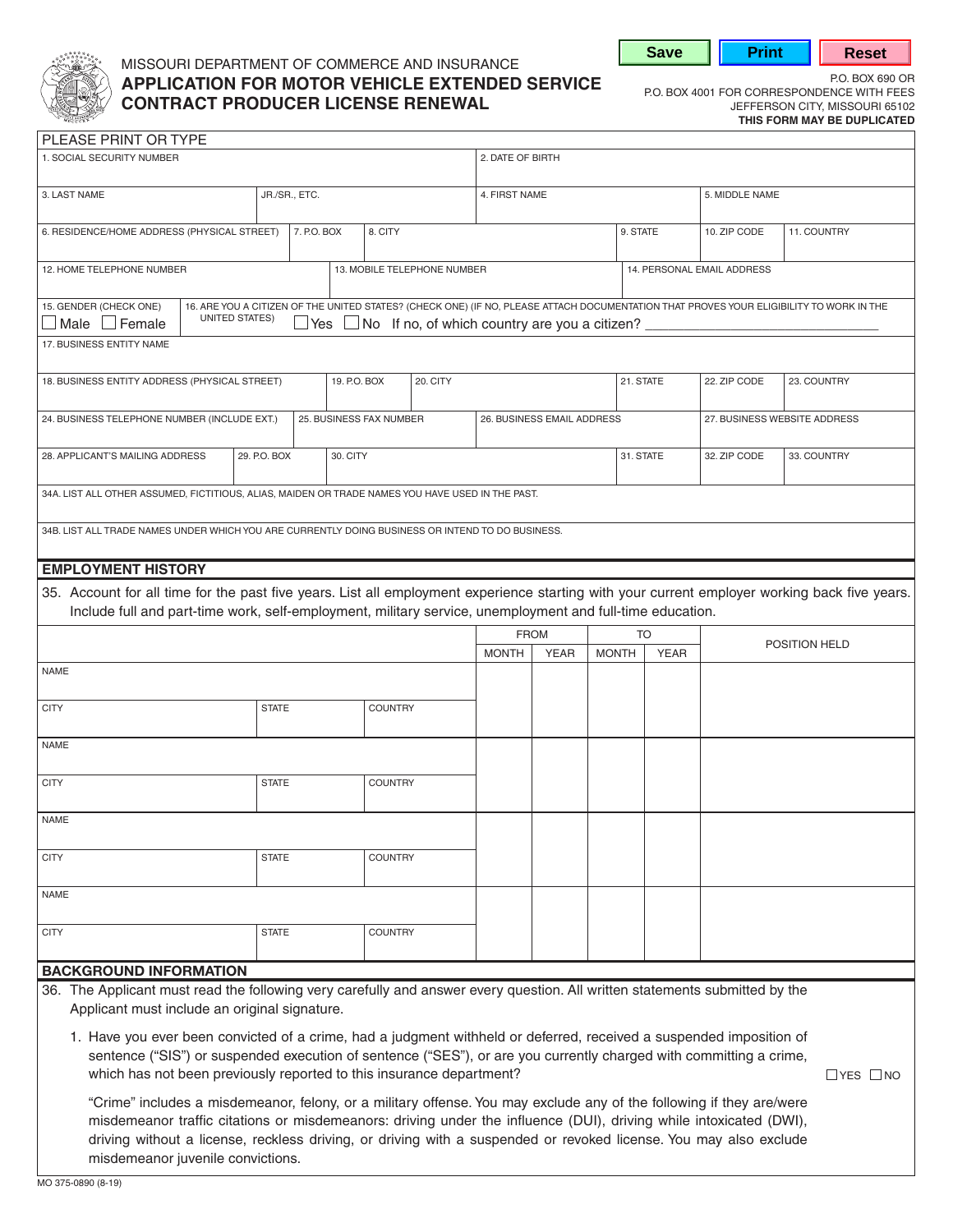#### **BACKGROUND INFORMATION**

"Convicted" includes, but is not limited to, having been found guilty by verdict of a judge or jury, having entered a plea of guilty or nolo contendere, having entered an Alford Plea, or having been given probation, a suspended sentence, or a fine.

"Had a judgment withheld or deferred" includes circumstances in which a guilty plea was entered and/or a finding of guilt was made, but imposition or execution of the sentence was suspended (for instance, the defendant was given a suspended imposition of sentence or a suspended execution of sentence – sometimes called an "SIS" or "SES").

Unless excluded by the language above, you must disclose convictions that have been expunged.

If you answer yes, you must attach to this application:

- a) a written statement explaining the circumstances of each incident,
- b) a certified copy of the charging document, and
- c) a certified copy of the official document which demonstrates the resolution of the charges or any final judgment.
- 2. Have you ever been named or involved as a party in an administrative proceeding or action regarding any professional or occupational license or registration, or regarding the lack of such license or registration, which has not been previously reported to this insurance department?

 $\Box$ YES  $\Box$ NO

 $\Box$ YES  $\Box$ NO

 voluntary forfeiture, a cease and desist order, a prohibition order, a consent order, or being placed on probation. "Involved" also includes the act of surrendering a license to resolve an administrative proceeding or action. "Involved" also means being "Involved" means having a license censured, suspended, revoked, canceled, terminated or being assessed a fine, a named as a party to an administrative or arbitration proceeding which is related to a professional or occupational license or is related to the lack of such license. "Involved" also means having a license application denied or the act of withdrawing an application to avoid a denial. You must INCLUDE any business so named because of your actions or becuase of your capacity as an owner, partner, officer, director, or member or manager of a Limited Liability Company. You may EXCLUDE terminations due solely to noncompliance with continuing education requirements or failure to pay a renewal fee.

If you answer yes, you must attach to this application:

- a) a written statement identifying the type of license and explaining the circumstances of each incident,
- b) a copy of the Notice of Hearing or other document that states the charges and allegations, and
- c) a certified copy of the official document which demonstrates the resolution of the charges and/or a final judgment.
- 3. Has any demand been made or judgment rendered against you or any business of which you are or were an owner, partner, officer or director, or member or manager of a Limited Liability Company, for overdue monies by a provider, an administrator, an insurer, an insured, or a producer, which has not been previously reported to this insurance department?  $\Box$ YES  $\Box$ NO

Have you or any business of which you are or were an owner, partner, officer or director, or member or manager of a Limited Liability Company ever been subject to a bankruptcy proceeding, which has not been previously reported to this insurance department?

Answer "Yes" if the answer to either question (or both) is "Yes."

If you answer yes, you must attach to this application:

- a) a written statement explaining the circumstances of the demand or judgment,
- b) a certified copy of the judgment, a copy of the demand, and copies of any other relevant documents,
- c) a certified copy of the official document which demonstrates the resolution of the demand or judgment,
- d) a written statement detailing the case number, type of bankruptcy, the court it was filed before and summarizing the details of the indebtedness and arrangements for repayment,
- e) a certified copy of the "Notice of Bankruptcy" or its equivalent, and
- f) a certified copy of the "Order Discharging Debtor" or its equivalent.
- 4. Have you failed to pay state or federal income tax, which has not been previously reported to this insurance department?

Have you failed to comply with an administrative or court order directing payment of state or federal income tax, which has not been previously reported to this insurance department?

Answer "Yes" if the answer to either question (or both) is "Yes."

If you answer yes, you must attach to this application:

- a) a written statement explaining the circumstances of each administrative or court order,
- b) copies of all relevant documents (i.e. demand letter from the Department of Revenue or Internal Revenue Service, etc.),
- c) a certified copy of each administrative or court order, judgment, and/or lien, and
- d) a certified copy of the official document which demonstrates the resolution of the tax delinquency (i.e. tax compliance letter, etc.).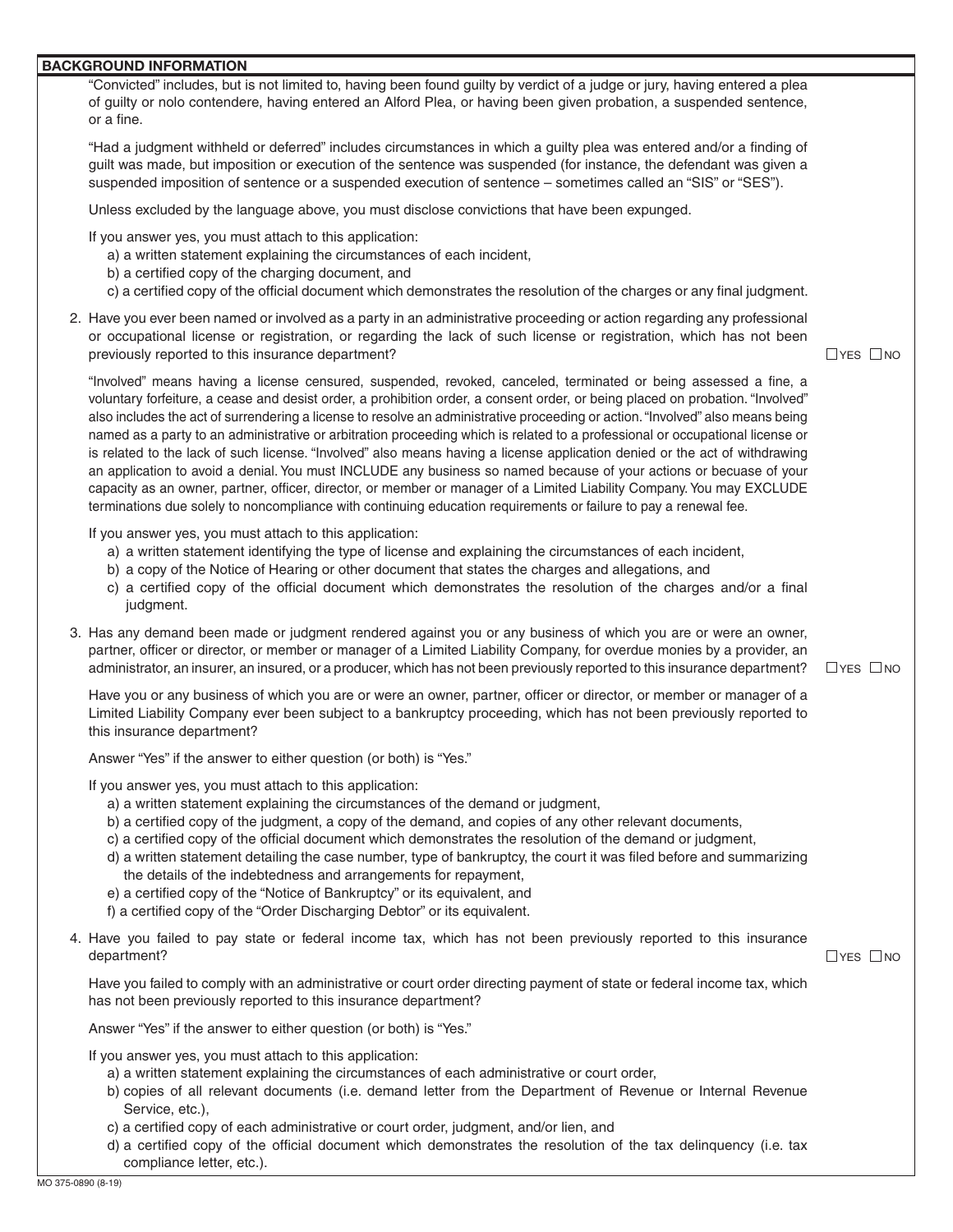| <u>BACKGROUND INFORMATION</u>                                                                                                                                                                                                                                                                                                                                                                                                                                |                                                                      |
|--------------------------------------------------------------------------------------------------------------------------------------------------------------------------------------------------------------------------------------------------------------------------------------------------------------------------------------------------------------------------------------------------------------------------------------------------------------|----------------------------------------------------------------------|
| 5. Are you currently a party to, or ever been found liable in, any lawsuit, arbitration or mediation proceeding involving<br>allegations of fraud, misappropriation or conversion of funds, misrepresentation or breach of fiduciary duty, which has<br>not been previously reported to this insurance department?                                                                                                                                           | $\Box$ YES $\Box$ NO                                                 |
| If you answer yes, you must attach to this application:<br>a) a written statement summarizing the details of each incident,<br>b) a certified copy of the Petition, Complaint or other document that commenced the lawsuit and/or arbitration, or<br>mediation proceedings, and<br>c) a certified copy of the official document which demonstrates the resolution of the charges and/or a final<br>judgment.                                                 |                                                                      |
| 6. Have you ever had an insurance agency contract or any other business relationship with an insurance company<br>terminated for any alleged misconduct, which has not been previously reported to this insurance department?                                                                                                                                                                                                                                |                                                                      |
| Has any business in which you are or were an owner, partner, officer or director ever had an insurance agency<br>contract or any other business relationship with an insurance company terminated for any alleged misconduct, which<br>has not been previously reported to this insurance department?                                                                                                                                                        | $\Box$ YES $\Box$ NO                                                 |
| Have you or any business in which you are or were a member or manager of a Limited Liability Company, ever had an<br>insurance agency contract or any other business relationship with an insurance company terminated for any alleged<br>misconduct, which has not been previously reported to this insurance department?                                                                                                                                   |                                                                      |
| Answer "Yes" if the answer to any question above (or all) is "Yes."                                                                                                                                                                                                                                                                                                                                                                                          |                                                                      |
| If you answer yes, you must attach to this application:<br>a) a written statement summarizing the details of each incident and explaining why you feel this incident should not<br>prevent you from receiving a motor vehicle extended service contract producer license, and<br>b) copies of all relevant documents.                                                                                                                                        |                                                                      |
| 7. Do you currently have or have you had a child support obligation, which has not been previously reported to this<br>insurance department?                                                                                                                                                                                                                                                                                                                 | $\Box$ YES $\Box$ NO                                                 |
| If you answer yes:<br>a) are you in arrearage?<br>b) by how many months are you in arrearage? ___________________ months                                                                                                                                                                                                                                                                                                                                     | $\Box$ YES $\Box$ NO                                                 |
| c) what is the total amount of your arrearage?<br>d) are you currently subject to a repayment agreement to cure the arrearage? (If you answer yes, provide<br>documentation showing an approved repayment plan from the appropriate state child support agency.)<br>e) are you in compliance with said repayment agreement? (If you answer yes, provide documentation showing<br>proof of current payments from the appropriate state child support agency.) | $\Box$ YES $\Box$ NO<br>$\Box$ YES $\Box$ NO<br>$\Box$ YES $\Box$ NO |
| f) are you the subject of a child support related subpoena/warrant? (If you answer yes, provide documentation<br>showing proof of current payments or an approved repayment plan from the appropriate state child support agency.)<br>g) have you ever been convicted of a misdemeanor or felony for failure to pay child support?                                                                                                                           | $\Box$ YES $\Box$ NO                                                 |
| <b>APPLICANT'S CERTIFICATION AND ATTESTATION</b>                                                                                                                                                                                                                                                                                                                                                                                                             |                                                                      |

37. The Applicant must read the following very carefully:

- 1. I hereby certify, under penalty of perjury, that all of the information submitted in this application and attachments is true and complete. I am aware that submitting false information or omitting pertinent or material information in connection with this application is grounds for license revocation or denial of the license and may subject me to civil or criminal penalties.
- 2. I hereby designate the Director of the Department of Commerce and Insurance to be my agent for service of process regarding all insurance matters and matters concerning motor vehicle extended service contracts in Missouri and agree that service upon the Director is of the same legal force and validity as personal service upon me.
- 3. I further certify that I grant permission to the Director to verify my information with any federal, state and/or local government agency, current or former employer, or insurance company.
- 4. I further certify, under penalty of perjury, that a) I have no outstanding state or federal income tax obligations, or b) I have an outstanding state or federal income tax obligation and I have provided all information and documentation requested in Background Information Question 36.4.
- 5. I further certify, under penalty of perjury, that a) I have no child support obligation, b) I have a child support obligation and I am currently in compliance with that obligation, or c) I have a child support obligation that is in arrears, I am in compliance with a repayment plan to cure the arrears, and I have provided all information and documentation requested in Background Information Question 36.7.
- 6. I authorize the Director to give any information concerning me, as permitted by law, to any federal, state or municipal agency, or any other governmental organization. I further release the Director and all persons acting on the Director's behalf from any and all liability of whatever nature by reason of furnishing such information.